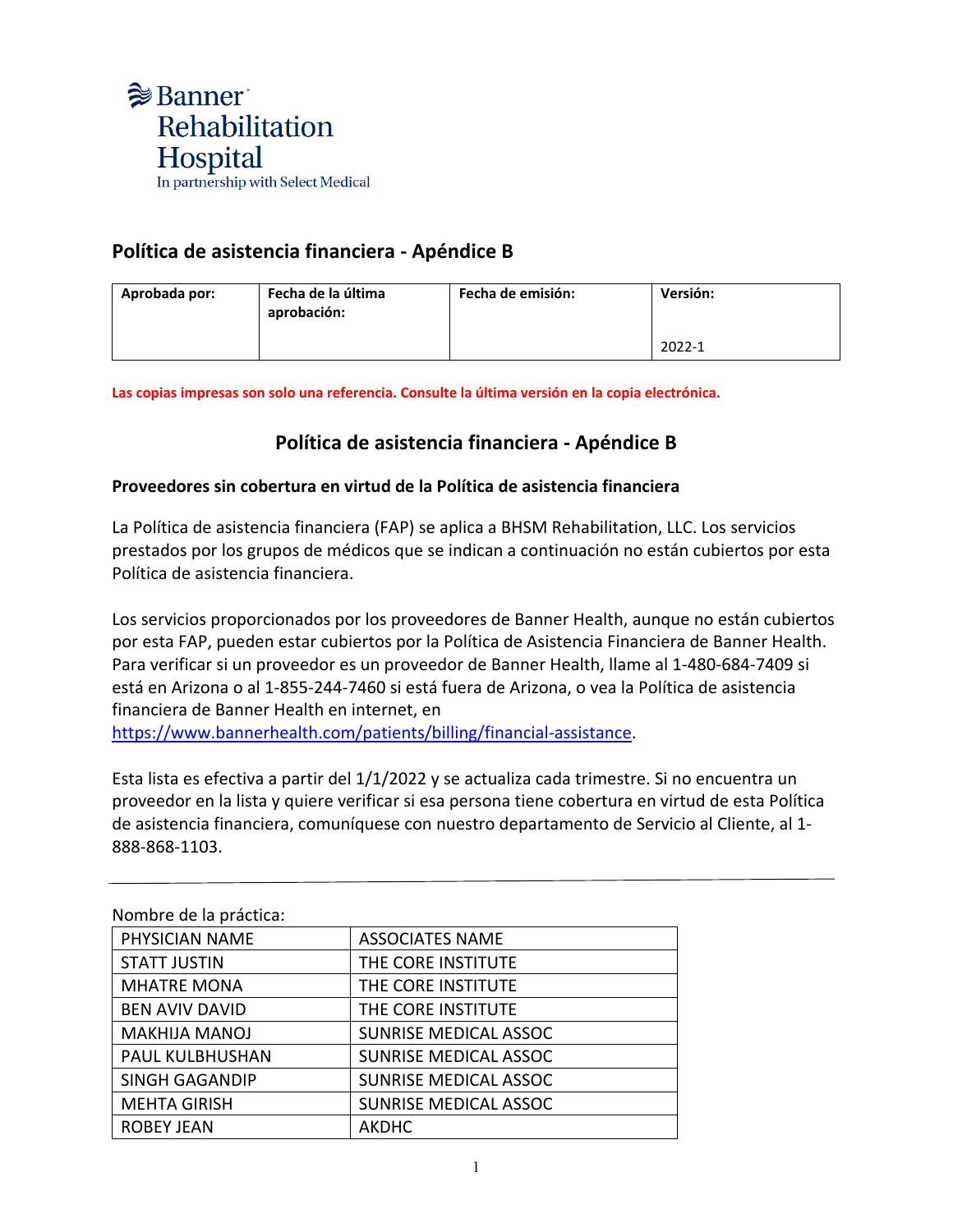| <b>BAI LIQUN</b>          | <b>AKDHC</b>                            |
|---------------------------|-----------------------------------------|
| <b>BUXTON SUZAN</b>       | AKDHC                                   |
| <b>BUENO DAMASO</b>       | <b>AKDHC</b>                            |
| CHALASANI RAJENDRA        | AKDHC                                   |
| <b>ZUIDERWEG RON</b>      | <b>AKDHC</b>                            |
| <b>MOFFITT ROBERT</b>     | <b>AKDHC</b>                            |
| DE PRADA LUYI             | SOUTHWEST KIDNEY INSTITUTE              |
| <b>ARIFF ASAN</b>         | SOUTHWEST KIDNEY INSTITUTE              |
| <b>SANDERS SOYOUNG</b>    | SOUTHWEST KIDNEY INSTITUTE              |
| <b>WEISSINGER WAYNE</b>   | SOUTHWEST KIDNEY INSTITUTE              |
| <b>RAJPAL MINESH</b>      | SOUTHWEST KIDNEY INSTITUTE              |
| <b>SINGH RANJEET</b>      | SOUTHWEST KIDNEY INSTITUTE              |
| KARIM AQM                 | SOUTHWEST KIDNEY INSTITUTE              |
| YAKOOB SHAHID             | <b>SUNRISE MEDICAL ASSOC</b>            |
| <b>HERMAN TODD</b>        | THE CORE INSTITUTE                      |
| <b>SANNA SATHISH</b>      | <b>AKDHC</b>                            |
| <b>MORALES ALEXANDER</b>  | POST-ACUTE PHYSICIANS OF ARIZONA        |
| PANAHI KAVEH              | <b>ACACIA FOOT AND ANCLE SURGEONS</b>   |
| <b>MORGAN JOHN</b>        | <b>BILTMORE CARDIOLOGY</b>              |
| <b>JAMISON DANA</b>       | <b>SOUTHWEST CENTER FOR</b>             |
|                           | <b>ORTHOPAEDICS</b>                     |
| <b>WARD-WRIGHT DENEGE</b> | <b>BANNER UNIVERSITY MEDICAL CENTER</b> |
| <b>SODHI GURVINDER</b>    | <b>SUNCITIES MEDICAL GROUP</b>          |
| ZAW YUZANA                | <b>AKDHC</b>                            |
| NEYRA ROXANA              | AKDHC                                   |
| NIMRI ALEXANDER           | <b>AKDHC</b>                            |
| <b>HACHEM HASSAN</b>      | <b>AKDHC</b>                            |
| <b>LIU ALLEN</b>          | AZ CENTER FOR HAND TO SHOULDER          |
|                           | <b>SURG</b>                             |
| MIRRER JOSHUA             | AZ CENTER FOR HAND TO SHOULDER          |
|                           | <b>SURG</b>                             |
| <b>WILDE TROY</b>         | WOUND CARE PHYSICIANS OF ARIZONA        |
| ROKKAM VAMSI              | <b>AKDHC</b>                            |
| <b>DEHGHAN NILOOFAR</b>   | THE CORE INSTITUTE                      |
| OTA KEN                   | <b>ALIGNED MEDICAL PARTNERS</b>         |
| <b>BROOKS DANIEL</b>      | MEDICAL TOXICOLOGY                      |
| <b>KANG AARON</b>         | MEDICAL TOXICOLOGY                      |
| SISTA RAMACHANDRA         | <b>BANNER UNIVERSITY LUNG INSTITUTE</b> |
| <b>OBIESIE NDIDIAMAKA</b> | PHOENIX INFECTIOUS DISEASES             |
|                           | <b>CONSULT</b>                          |
| <b>SYED ATIQ</b>          | <b>AKDHC</b>                            |
| <b>TING STEVEN</b>        | <b>AKDHC</b>                            |
| <b>LAUREL EDGARDO</b>     | <b>AKDHC</b>                            |
| <b>CHANNIS BASEL</b>      | <b>AKDHC</b>                            |
| <b>DAHL KATHARINE</b>     | <b>AKDHC</b>                            |
| ZAHARIA VALENTIN          | <b>AKDHC</b>                            |
|                           |                                         |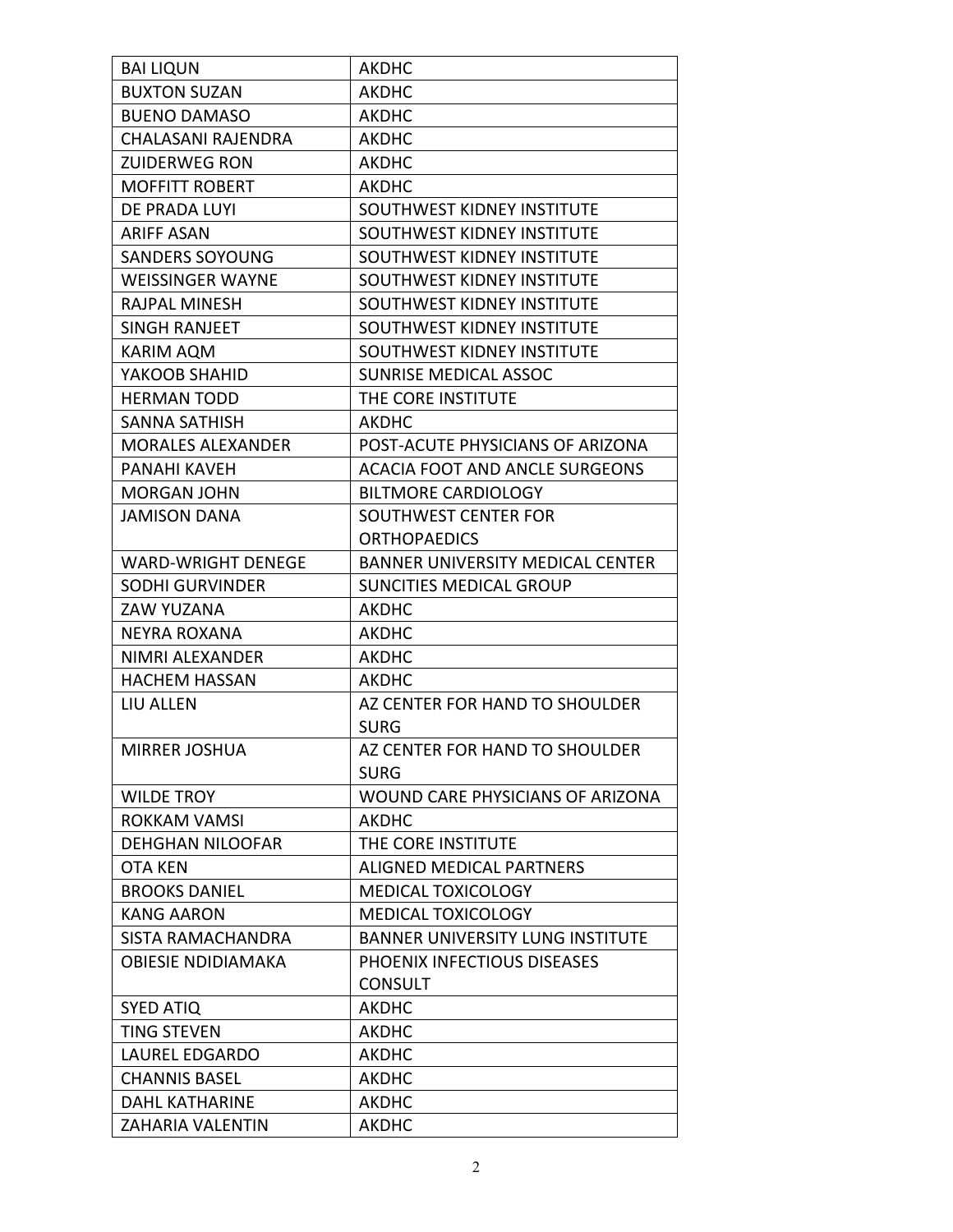| <b>WANG SHOUWEN</b>        | <b>AKDHC</b>                             |
|----------------------------|------------------------------------------|
| UNGAR SCOTT                | AKDHC                                    |
| <b>URCIS RAFAEL</b>        |                                          |
| DIZON LEE ANN              | ALIGNED MEDICAL PARTNERS                 |
| <b>CHAUDHRY HASAN</b>      |                                          |
| <b>SHAKIL BASSAM</b>       | AKDHC                                    |
| <b>QAQISH IBRAHIM</b>      | <b>AKDHC</b>                             |
| <b>LAMBA SANJAY</b>        | <b>DESERT KIDNEY ASSOCIATES</b>          |
| <b>DIXON MEGAN</b>         | AKDHC                                    |
| <b>ATALLA JAMAL</b>        | <b>AKDHC</b>                             |
| <b>SEBASTIAN LINNET</b>    | <b>BANNER UNIVERSITY MEDICAL CENTER</b>  |
| <b>CARUSO THERESA</b>      | <b>BANNER UNIVERSITY MEDICAL CENTER</b>  |
| <b>AGARWAL NIMIT</b>       | <b>BANNER UNIVERSITY MEDICAL CENTER</b>  |
| <b>PUREWAL SATINDER</b>    | SAHARA BEHAVIORAL HEALTH                 |
| RYAN TERESA                | ALIGNED MEDICAL PARTNERS                 |
| <b>MAJEED BASHAR</b>       | <b>DESERT WOUND</b>                      |
| <b>QADRI MASHOOD</b>       | <b>DESERT KIDNEY ASSOCIATES</b>          |
| <b>ALI IJAZ</b>            | <b>DESERT KIDNEY ASSOCIATES</b>          |
| <b>GOPALAN RADHA</b>       | <b>BANNER UNIVERSITY</b>                 |
| <b>CHOI JEANS</b>          | <b>AKDHC</b>                             |
| <b>SINGH SUKHJIT</b>       |                                          |
| <b>BARNES CHRISTOPHER</b>  | <b>GREATER PHOENIX PHYSICAL MEDICINE</b> |
| <b>VEJELLA RAMYA</b>       | DESERT KIDNEY ASSOCIATES PLC             |
| <b>PATEL RUCHIR</b>        | <b>DESERT KIDNEY ASSOCIATES PLC</b>      |
| SACHDEVA KANWARDEEP        | DESERT KIDNEY ASSOCIATES PLC             |
| <b>CHATHA MANINDER P</b>   | <b>DESERT KIDNEY ASSOCIATES</b>          |
| <b>CHOURE GAUTAM S</b>     | <b>DESERT KIDNEY ASSOCIATES</b>          |
| <b>GATCHALIAN RAUL A</b>   | <b>DESERT KIDNEY ASSOCIATES</b>          |
| <b>KOLAR PRASHANT</b>      | <b>DESERT KIDNEY ASSOCIATES</b>          |
| <b>KUMAR ADITI</b>         | <b>BANNER UNIVERSITY MEDICINE</b>        |
| SAHANI MANDEEP             | <b>DESERT KIDNEY ASSOCIATES</b>          |
| <b>OCONER THADDEO</b>      | <b>DESERT KIDNEY ASSOCIATES</b>          |
| <b>KUMAR RAJESH</b>        | <b>DESERT KIDNEY ASSOCIATES</b>          |
| SHIVAMANYA KOTTALGI        | <b>DESERT KIDNEY ASSOCIATES</b>          |
| <b>MANJU</b>               |                                          |
| ROCCA NEYCHELLE C          | <b>BANNER UNIVERSITY MEDICAL CENTER</b>  |
| <b>GARG RAJEEV K</b>       | <b>HEART ONE ASSOCIATES</b>              |
| <b>GUPTA NISHANT</b>       | <b>HEART ONE ASSOCIATES</b>              |
| <b>STEPHEN REEJIS</b>      | SOUTHWEST KIDNEY INSTITUTE               |
| <b>BHATTACHARYA SANJOY</b> | <b>HEART ONE ASSOCIATES LLC</b>          |
| SUGUMARAN RAJKUMAR         | <b>HEART ONE ASSOCIATES</b>              |
| <b>SHANKAR SANJAY V</b>    | <b>HEART ONE ASSOCIATES</b>              |
| <b>GUO RONG R</b>          | DIABETES AND ENDOCRINOLOGY               |
|                            | <b>INSTITUT</b>                          |
| PERVEZ ASLAM               | SOUTHWEST KIDNEY INSTITUTE               |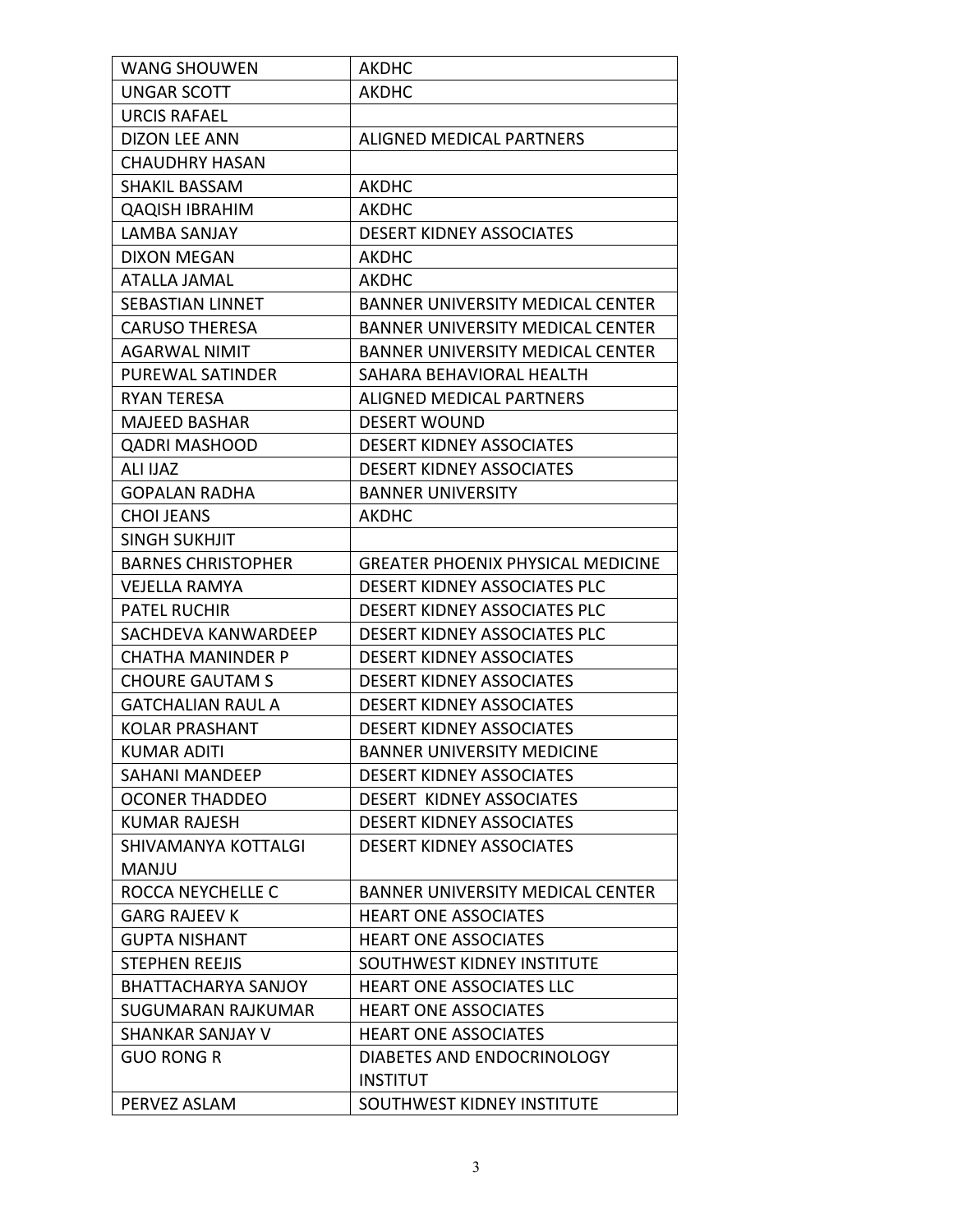| <b>BYRD DAWN M</b>         | <b>INTEGRATIVE PSYCHOTHERAPY</b>  |
|----------------------------|-----------------------------------|
|                            | <b>SERVICES</b>                   |
| YANG JONATHAN C            | AZ CENTER FOR HAND TO SHOULDER    |
|                            | <b>SURG</b>                       |
| <b>RICHARDS TODD A</b>     | AZ CENTER FOR HAND TO SHOULDER    |
|                            | <b>SURG</b>                       |
| <b>AGARWAL MOHIT</b>       | SOUTHWEST KIDNEY INSTITUTE        |
| CHAPARALA HIMABINDU        | SOUTHWEST KIDNEY INSTITUTE        |
| <b>WONG MARK N</b>         | ADVANCED LIVER DISEASE            |
| <b>BHALLA SARAJIT</b>      | SOUTHWEST KIDNEY DISEASE          |
| <b>GO MELISSA M</b>        | SOUTHWEST KIDNEY INSTITUTE        |
| <b>LEONARD KRISTINA M</b>  | <b>BUMCP CAVANAGH CARDIOLOGY</b>  |
| <b>CHONG YUN CHIN</b>      | SOUTHWEST KIDNEY INSTITUTE        |
| DAVIDSON CHRISTINE A       | <b>BUMCP HEART FAILURE CLINIC</b> |
| ANNAMALAI SEKAR            | <b>SUNRISE MEDICAL ASSOCIATES</b> |
| <b>GAIDICI ADRIANA T</b>   | ADRIANA T GAIDICI MD PC           |
| <b>WACHTMANN AMBER L</b>   | AZ CENTER FOR HAND TO SHOULDER    |
|                            | <b>SURG</b>                       |
| <b>GRINDLER JENNIFER L</b> | <b>BUMCP TRANSPLANT</b>           |
| <b>BRIGGS SARAH H</b>      | AZ CENTER FOR HAND TO SHOULDER    |
|                            | <b>SURG</b>                       |
| <b>AGGARWAL SOURABH</b>    | <b>HEART ONE ASSOCIATES LLC</b>   |
| <b>HARRISON STEVEN V</b>   | AZ CENTER FOR HAND SHOULDER SURG  |
| HYDE RONALD H              | SOUTHWEST KIDNEY INSTITUTE        |
| <b>FREY YVETTE M</b>       | DESERT WOUNDS PLLC                |
| LAISERIN JEFFREY A         | SOUTHWEST KIDNEY INSTITUTE        |
| SCHINKER STEPHEN M         | SOUTHWEST KIDNEY INSTITUTE        |
| LEIPUS SHANNON M           | AZ CENTER FOR HAND TO SHOULDER    |
|                            | <b>SURG</b>                       |
| O MOORE LOREEN V           | SUNRISE MEDICAL CENTER            |
| <b>COOPER RANDY I</b>      | SOUTHWEST KIDNEY INSTITUTE        |
| <b>MURTHY MADHU</b>        | <b>NOD SPECIALISTS</b>            |
| <b>FARRIS ANDREA L</b>     | <b>NOD SPECIALISTS</b>            |
| <b>LEE DANIEL</b>          | <b>OCHSNER MEDICAL CENTER</b>     |
| <b>FAYARD DANIEL</b>       | <b>BUMCP NEUROLOGY</b>            |
| <b>MARLEY DUSTIN</b>       | <b>NOD SPECIALISTS</b>            |
| <b>KAPOOR RAJAN</b>        | SOUTHWEST KIDNEY INSTITUTE        |
| <b>GRIGGS RHETT J</b>      | AZ CENTER FOR HAND TO SHOULDER    |
|                            | <b>SURG</b>                       |
| <b>BAQDUNES MOHAMMAD W</b> | SOUTHWEST KIDNEY INSTITUTE        |
| NARAYANAN RAJNIKANTH       | AKDHC                             |
| SINGARAVELU KUMARA         | TEAMHEALTH                        |
| SANTHANAKRISHNAN SUNIL     | ARIZONA CENTER FOR CHEST DISEASE  |
| HALSTEAD KENNY JENNIFER    | POST ACUTE PHYSICIAN ARIZONA      |
| J                          |                                   |
| <b>HORONENKO GRIGORY</b>   | AZ CENTER FOR CHEST DISEASE       |
| <b>DICK CAMERON R</b>      | AZ CENTER FOR CHEST DISEASE       |
|                            |                                   |